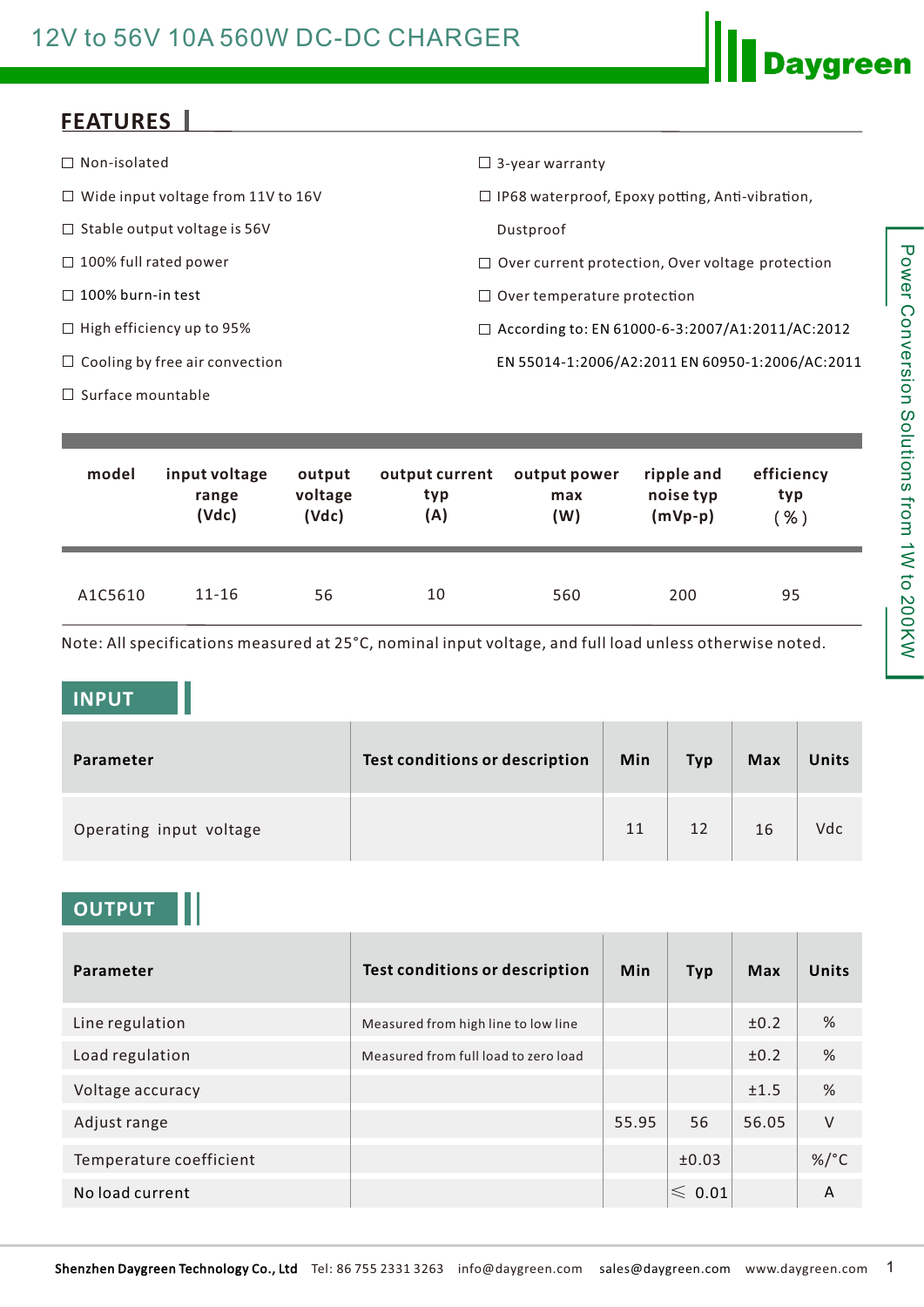### 12V to 56V 10A 560W DC-DC CHARGER



### **PROTECTIONS**

| Parameter                       | Test conditions or description | Min | Typ | Max | Units             |
|---------------------------------|--------------------------------|-----|-----|-----|-------------------|
| Output over voltage protection  | %Vo                            |     |     |     |                   |
| Output short circuit protection | Continuous                     |     |     |     |                   |
| <b>Current limit</b>            | % nominal output current       |     |     |     |                   |
| Thermal shutdown case temp      |                                |     | 85  |     | $^{\circ}$ $\sim$ |
| Cooling                         | Free air convection            |     |     |     |                   |
|                                 |                                |     |     |     |                   |

| <b>SAFETY AND COMPLIANCE</b> |                                                                                      |
|------------------------------|--------------------------------------------------------------------------------------|
| Parameter                    | Test conditions or description                                                       |
| Safety approvals             | EN 61000-6-3:2007/A1:2011/AC:2012<br>EN 55014-1:2006/A2:2011 EN 60950-1:2006/AC:2011 |
| Enclosures                   | <b>IP68</b>                                                                          |

# **ENVIRONMENTAL**

| <b>Parameter</b>           | Test conditions or description | <b>Min</b> | <b>Typ</b> | Max | <b>Units</b> |
|----------------------------|--------------------------------|------------|------------|-----|--------------|
| Case operating temperature |                                | $-40$      | 25         | 85  | °€           |
| Ambient temperature        |                                | $-20$      |            | 60  | °C           |
| Storage temperature        |                                | $-40$      |            | 105 | °C           |
| Humidity                   | Non-condensing                 |            |            | 95  | %            |

### **DERATING CURVE**



00KW